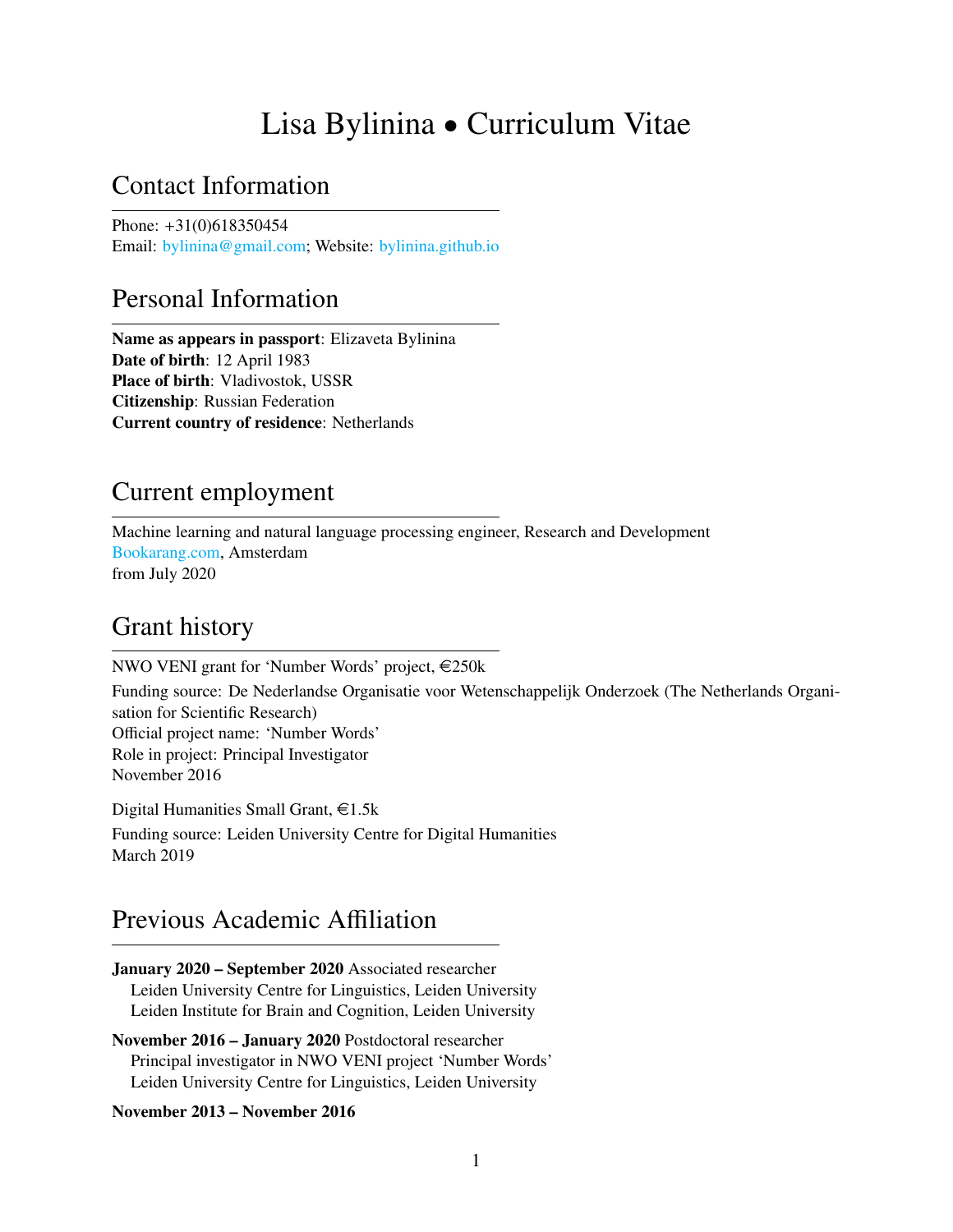Postdoctoral researcher, NWO Horizon program 'Knowledge and Culture' The Meertens Instituut, the Royal Netherlands Academy of Arts and Sciences, Amsterdam

#### November 2009 – September 2013

Ph.D. student, NWO project 'Degrees under Discussion' Utrecht Institute of Linguistics OTS, Utrecht University Thesis title: 'The Grammar of Standards: Judge-dependence, Purpose-relativity and Comparison Classes in Degree Constructions' (defended 14 Feb 2014) Advisor: Rick Nouwen; promotor: Henriëtte de Swart

## Education

#### November 2009 – September 2013

Ph.D. student, Utrecht Institute of Linguistics OTS, Utrecht University (Dissertation defended 14 Feb 2014)

### September – December 2011 Visit to UChicago Linguistics Department

### November 2005 – Spring 2007 (interrupted)

Graduate student in Institute of Linguistics (Russian Academy of Science) Advisor: Ya. G. Testelets

#### September 2001 – June 2005

Theoretical and Applied Linguistics Department, Philological Faculty, Moscow State University Diploma magna cum laudae (equiv. to MA with honours) in Theoretical and Applied Linguistics Advisors: K. I. Kazenin, Ya. G. Testelets

### September 2000 – June 2001 (transferred to the Linguistics Department)

Department of Russian Language and Literature, Philological Faculty, Moscow State University

## Summer and Winter Schools (as a student)

### January 2022

Advanced Language Processing School, LIG (Univ. Grenoble Alpes) and Naver Labs Europe

#### December 2015

International School in Cognitive Sciences and Semantics, University of Latvia, Riga Intensive course 'Number: Crosslinguistic and Crossdisciplinary Approaches'

### January 2012

LOT winterschool, Tilburg, Netherlands

### August 2011

ESSLLI, Ljubljana, Slovenia

#### June 2010

LOT summerschool, Nijmegen, Netherlands

#### June – August 2005

Linguistic Society of America Summer Institute, MIT & Harvard University, Cambridge, MA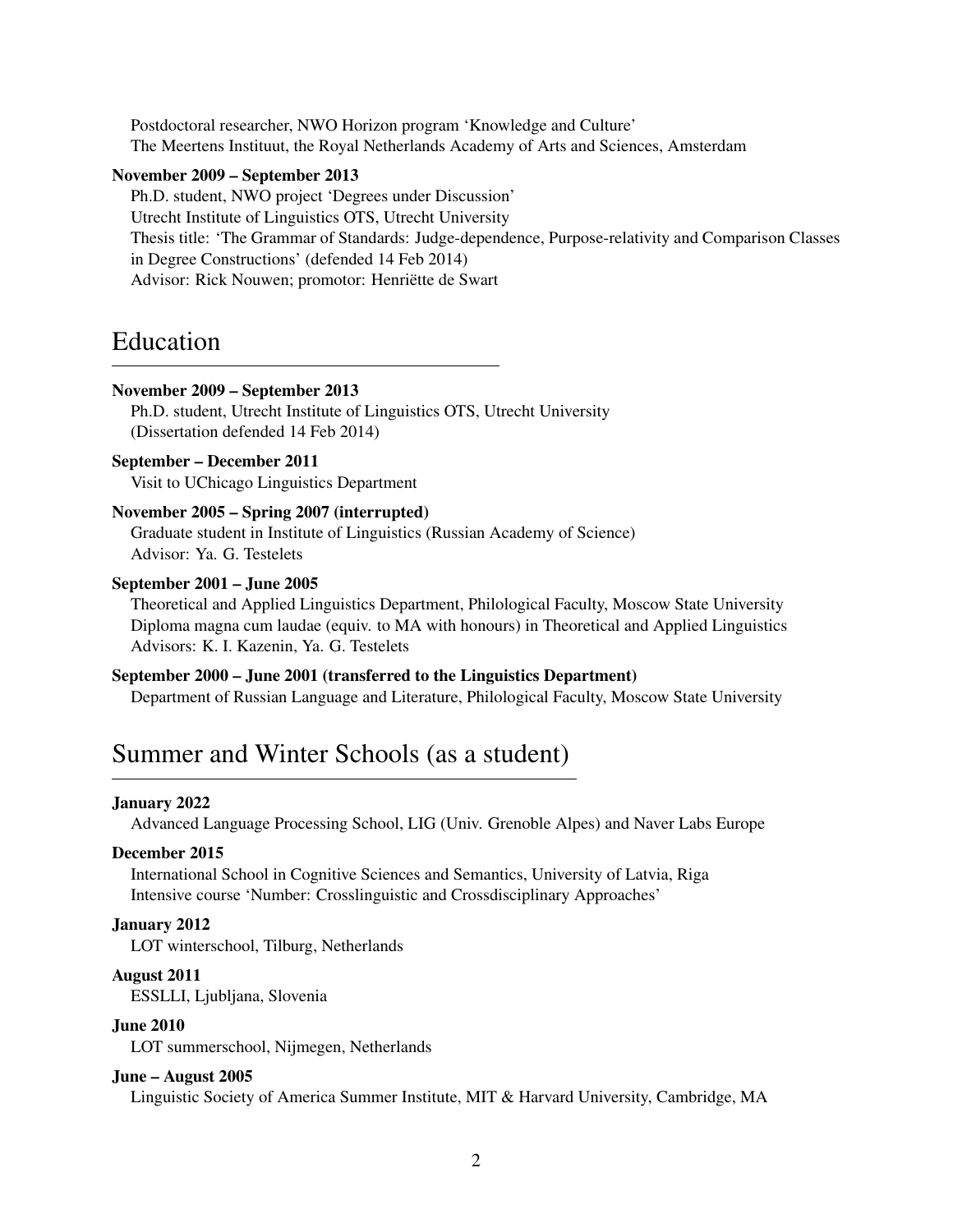(Fellowship from Linguistic Society of America)

#### July 2004

New York Institute of Cognitive and Cultural Studies, St. Petersburg, Russia

#### Summer 2003

Central European Summer School in Generative Grammar, Lublin, Poland

#### Summer 2001

Central European Summer School in Generative Grammar, Nis, Serbia

## Dissertation

Bylinina, Lisa (2014) *The Grammar of Standards: Judge-dependence, Purpose-relativity and Comparison Classes in Degree Constructions*. PhD dissertation. LOT Dissertation Series 347, 216 pages. ISBN: 978-94-6093-130-7.

### Datasets

Bylinina, Lisa and Sjef Barbiers (2019) *Numeral Typology Database*, DataverseNL. DOI: http://[doi.org](http://doi.org/10411/VG1BZ8)/ 10411/[VG1BZ8](http://doi.org/10411/VG1BZ8)

## In prep., under review, under revision, accepted, manuscripts

Alexey Tikhonov, Lisa Bylinina and Ivan Yamschikov (in prep.) Does CLIP see forest behind the trees?

- Bylinina, Lisa, Denis Paperno and Alexey Tikhonov (under review). Leverage points in modality shifts: Comparing language-only and multimodal word representations.
- Lasha Abzianidze, Lisa Bylinina and Denis Paperno (in prep. for *Cambridge Elements in Semantics*) Semantics and deep learning.
- Bylinina, Lisa, Alexey Tikhonov and Ekaterina Garmash (under review) Old BERT, New Tricks: Artificial Language Learning for Pre-Trained Language Models. Preprint: https://arxiv.org/abs/[2109.06333](https://arxiv.org/abs/2109.06333)
- Legate, N. et al. [incl. Bylinina, L.] (accepted to PNAS). A Global Experiment on Motivating Social Distancing during the COVID-19 Pandemic. Preprint: https://doi.org/[10.31234](https://doi.org/10.31234/osf.io/n3dyf)/osf.io/n3dyf
- Blok, Dominique, Lisa Bylinina and Rick Nouwen (submitted to Semantics & Pragmatics). Splitting Germanic negative indefinites.
- Bylinina, Lisa, Natalia Ivlieva, Alexander Podobryaev, Yasutada Sudo (2015) A Non-Superlative Semantics for Ordinals and the Syntax of Comparison Classes. Ms.

## Journal articles

- Wang, Ke, et al. [incl. Bylinina, L.] (2021). A multi-country test of brief reappraisal interventions on emotions during the COVID-19 pandemic. *Nature Human Behaviour 5.8*: 1089-1110. https://[doi.org](https://doi.org/10.1038/s41562-021-01173-x)/ 10.1038/[s41562-021-01173-x](https://doi.org/10.1038/s41562-021-01173-x)
- Bylinina, Lisa and Rick Nouwen (2020). Numeral Semantics. *Language and Linguistics Compass*, 14:e12390. https://doi.org/10.1111/[lnc3.12390](https://doi.org/10.1111/lnc3.12390)
- Berghoff, Robyn, Rick Nouwen, Lisa Bylinina, and Yaron McNabb (2020) Degree modification across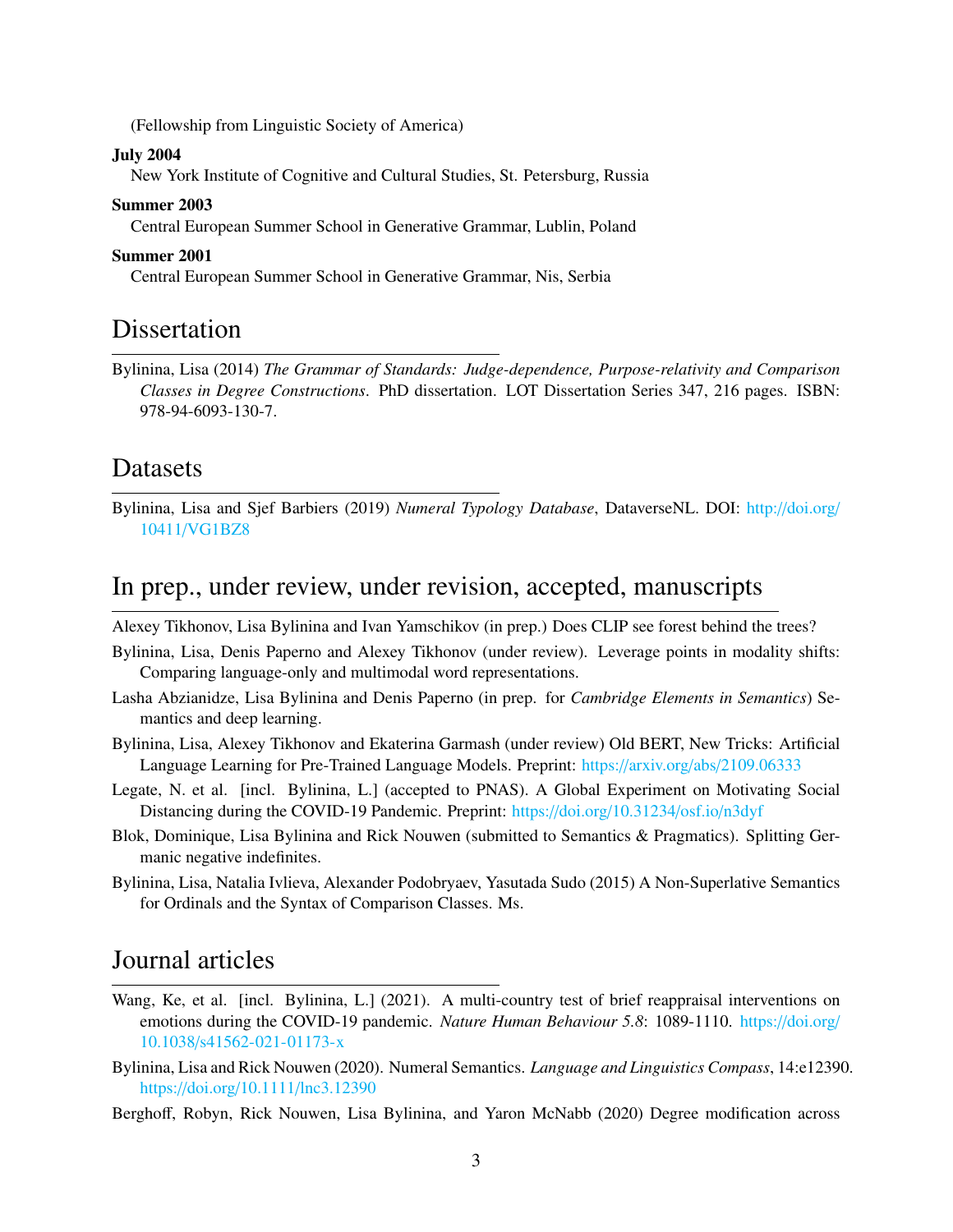categories in Afrikaans. *Linguistic Variation* 20, no. 1 (2020): 102-135. https://doi.org/[10.1075](https://doi.org/10.1075/lv.17004.ber)/lv. [17004.ber](https://doi.org/10.1075/lv.17004.ber)

- Bylinina, Lisa and Alexander Podobryaev (2019) Plurality in Buriat and Structurally Constrained Alternatives. *Journal of Semantics*. https://doi.org/[10.1093](https://doi.org/10.1093/jos/ffz017)/jos/ffz017
- Bylinina, Lisa and Rick Nouwen (2018) On 'zero' and semantic plurality. *Glossa: a journal of general linguistics*, 3(1), p.98. http://doi.org/10.5334/[gjgl.441](http://doi.org/10.5334/gjgl.441)
- Bylinina, Lisa (2017) Count lists cross-linguistically vs bootstrapping the counting system. *Snippets* 31. http://doi.org/10.7358/[snip-2017-031-byli](http://doi.org/10.7358/snip-2017-031-byli)
- Bylinina, Lisa (2017) Judge-dependence in degree constructions. *Journal of Semantics* 34.2, pp. 291–331. http://doi.org/[10.1093](http://doi.org/10.1093/jos/ffw011)/jos/ffw011
- Bylinina, Lisa and Yasutada Sudo (2015) Varieties of intensification. *Natural Language and Linguistic Theory* 05/2015. http://doi.org/10.1007/[s11049-015-9291-y](http://doi.org/10.1007/s11049-015-9291-y)

## Papers in volumes, collections and proceedings

- Bylinina, Lisa and Alexey Tikhonov (2022) The driving forces of polarity-sensitivity: Experiments with multilingual pre-trained neural language models. *Proceedings of the Annual Meeting of the Cognitive Science Society, 44*. https://[escholarship.org](https://escholarship.org/uc/item/9xj2t25t)/uc/item/9xj2t25t.
- Bylinina, Lisa and Alexey Tikhonov (2022) Transformers in the loop: Polarity in neural models of language. *Proceedings of the 60th Annual Meeting of the Association for Computational Linguistics (Volume 1: Long Papers)*. [Proceedingsofthe60thAnnualMeetingoftheAssociationforComputationalLinguistics\(Volu](Proceedings of the 60th Annual Meeting of the Association for Computational Linguistics (Volume 1: Long Papers)")me1: [LongPapers\)".](Proceedings of the 60th Annual Meeting of the Association for Computational Linguistics (Volume 1: Long Papers)") https://doi.org/10.18653/v1/[2022.acl-long.455](https://doi.org/10.18653/v1/2022.acl-long.455)
- Alexandropoulou, S., Bylinina, L., & Nouwen, R. (2020). Is there *any* licensing in non-DE contexts? An experimental study. *Proceedings of Sinn Und Bedeutung*, 24(1), 35-47. https://doi.org/[10.18148](https://doi.org/10.18148/sub/2020.v24i1.851)/sub/ [2020.v24i1.851](https://doi.org/10.18148/sub/2020.v24i1.851)
- Bylinina, Lisa and Alexander Podobryaev (2017) Plurality in Buriat and structurally constrained alternatives. *21st Amsterdam Colloquium Proceedings.*
- Blok, Dominique, Lisa Bylinina and Rick Nouwen (2017) Splitting Germanic negative indefinites. *21st Amsterdam Colloquium Proceedings.*
- Bylinina, Lisa (2017) Sravnitelnye construkcii (Comparative constructions). *Elementy tatarskogo yazyka v tipologicheskom osveschenii* (Elements of Tatar language in a typological perspective). S.G. Tatevosov, A.G. Pazelskaya, Dzh. Sh. Suleymanov (eds.). Moscow. (In Russian)
- Bylinina, Lisa, Natalia Ivlieva, Alexander Podobryaev, and Yasutada Sudo (2015) An In Situ Semantics for Ordinals. In: Thuy Bui, Deniz Özyıldız (eds.), NELS 45: Proceedings of the Forty-Fifth Annual Meeting of the North East Linguistic Society: Volume 1, pp. 135-145.
- Bylinina, Lisa, Elin McCready and Yasutada Sudo (2015) Notes on Perspective-Sensitivity. In: P. Arkadiev, I. Kapitonov, Y. Lander, E. Rakhilina, S. Tatevosov (eds.) Donum semanticum: Opera linguistica et logica in honorem Barbarae Partee a discipulis amicisque Rossicis oblata. / Yazyki slavianskoy kul'tury, Moscow.
- Bylinina, Lisa (2013) Degree infinitival clauses. *Proceedings of Semantics and Linguistic Theory* 23, pp. 294-411.
- Bylinina, Lisa and Yuri Lander (2013) THAN = MORE + EVEN: Evidence from Kabardian. *Proceedings of Amsterdam Colloquium* 2013, pp. 75-82.
- Bylinina, Lisa (2013) Judge-dependence in degree constructions: Evidence from Japanese evidentiality.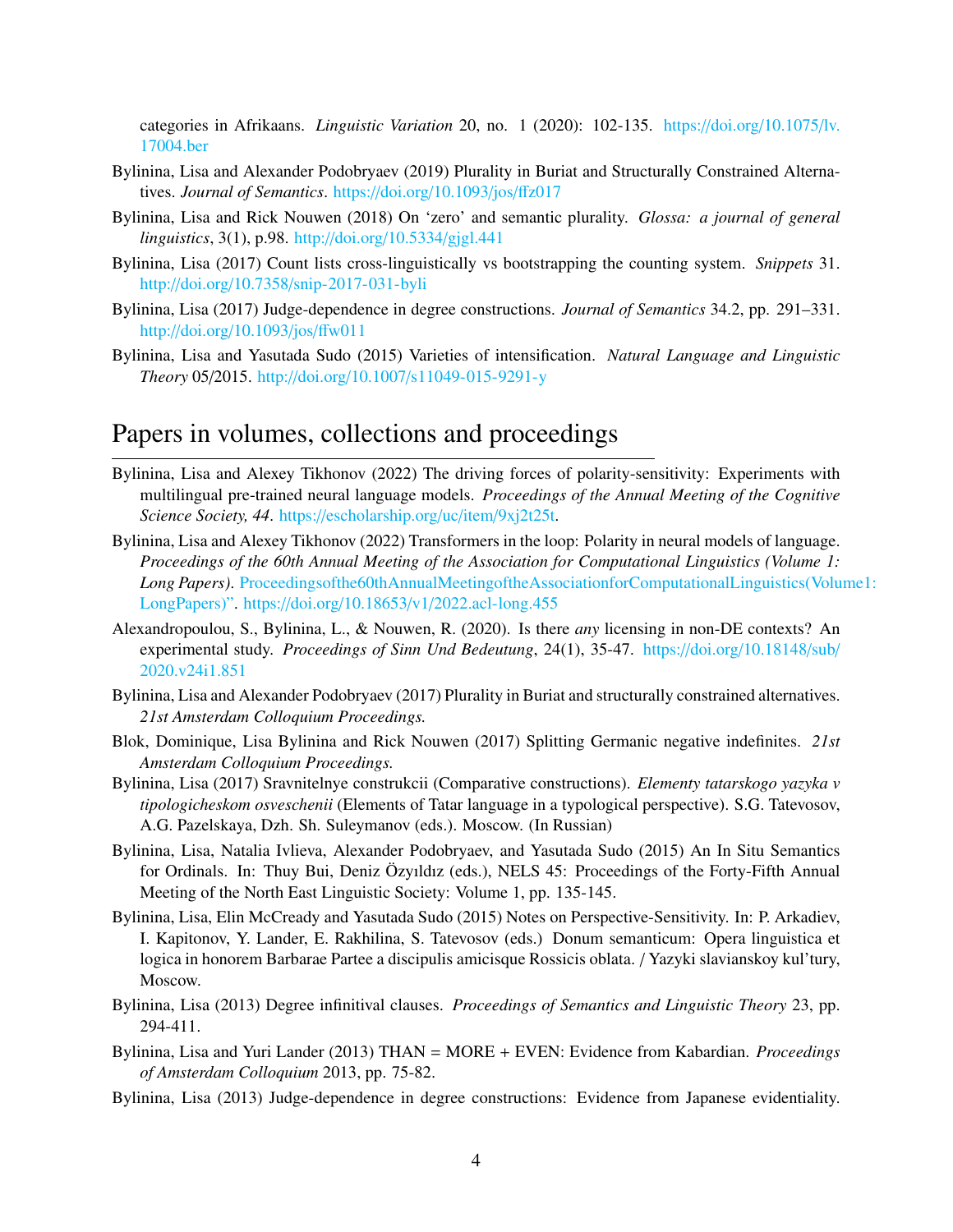*Proceedings of Formal Approaches to Japanese Linguistics* 6 Cambridge: MITWPL #66, pp. 17-28.

- Bylinina, Lisa (2012) Functional standards and the absolute/relative distinction. In: A. Aguilar Guevara, A. Chernilovskaya, and R. Nouwen (eds.) Proceedings of Sinn und Bedeutung 16: Volume 1 (pp. 141-157) Cambridge: MITWPL.
- Bylinina, Lisa and Stas Zadorozhnyy (2012) Evaluative adjectives, scale structure, and ways of being polite. In: M. Aloni, V. Kimmelman, F. Roelfson, G. Sassoon, K. Schulz & M. Westera (eds.) Logic, Language and Meaning: 18th Amsterdam Colloquium, Amsterdam, The Netherlands, December 2011 Revised Selected Papers. (pp. 133-142) Springer.
- Bylinina, Lisa (2011) 'Functional' standard in Russian and English degree constructions. In: A.E. Kibrik, V.I. Belikov, I.M. Boguslawski, B.V. Dobrov, D.O. Dobrovolski & D.O. Dobrovolski (eds.) Computational Linguistics and Intellectual Technologies Issue 10: Papers from the Annual International Conference 'Dialogue' (2011), pp. 161-168 Moscow: RGGU.
- Bylinina, Lisa (2011) Functional standards. In: D. Lassiter (ed.), Proceedings of the 2011 ESSLLI Student Session (pp. 46-58).
- Bylinina, Lisa (2011) This is so NP! In: B.H. Partee, M. Glanzberg & J. Skilters (eds.) FORMAL SEMAN-TICS AND PRAGMATICS. DISCOURSE, CONTEXT AND MODELS (pp. 1-15) Riga: New Prairie Press.
- Bylinina, Lisa (2010) Wh-Reduplication in Altai. In: H. Maezawa & A. Yokogoshi (eds.) Proceedings of the 6th Workshop on Altaic Formal Linguistics (WAFL6) Vol. 61. MIT working papers in linguistics. Cambridge: MIT.
- Bylinina, Lisa (2010) Depreciative Indefinites: Evidence from Russian. In: G. Zybatow, P. Dudchuk, S. Minor & E. Pshehotskaya (eds.) Formal Studies in Slavic Linguistics (Linguistik International), pp. 191-207. Frankfurt am Main: Peter Lang.
- Bylinina, Lisa (2005) Baškirskij jazyk (Bashkir language). In: Bol'šaja Rossijskaya enciklopedia v 30 tomah (Great Russian Encyclopedia in 30 volumes). Volume 3. Moscow: BRE, p. 137.
- Bylinina, Lisa and Yakov Testelets (2004) Novye neopredelennye mestoimenija v russkom jazyke / New indefinite pronouns in Russian. In: XXXIII Meždunarodnaja filologičeskaja konferencija. Vyp. 25. Sekcija prikladnoj I matematičeskoj lingvistiki, tom 1. SPb: Philological faculty, SPbGU, pp. 40-46.
- Bylinina, Lisa and Yakov Testelets (2004) Sluicing-Based Indefinites in Russian. In: Formal Approaches to Slavic Linguistics 13: The South Carolina Meeting, pp. 355-365, ed. Steven Franks, Frank Y. Gladney and Mila Tasseva-Kurktchieva Ann Arbor, MI: Michigan Slavic Publications.
- Bylinina, Lisa (2003) O sintaksise otricanija v russkom jazyke: otricatel'nye mestoimenija I konstrukcija 'ni... ni...' / On the syntax of negation in Russian: negative polarity pronouns and 'ni... ni...' construction. In: Trudy konferencii DIALOG'03. Protvino.
- Bylinina, Lisa (2002) Balkarskoe otnositelnoe predloženie v tipologičeskom osveš'enii / Relative clause in Balkar in a typological perspective. In: Trudy Kazanskoj školy po kompjuternoj I kognitivnoj lingvistike TEL-2002 Kazan: Otečestvo, pp. 67-90.

## Teaching

August 2019 (With Rick Nouwen) Numeral Semantics ESSLLI in Riga, introductory course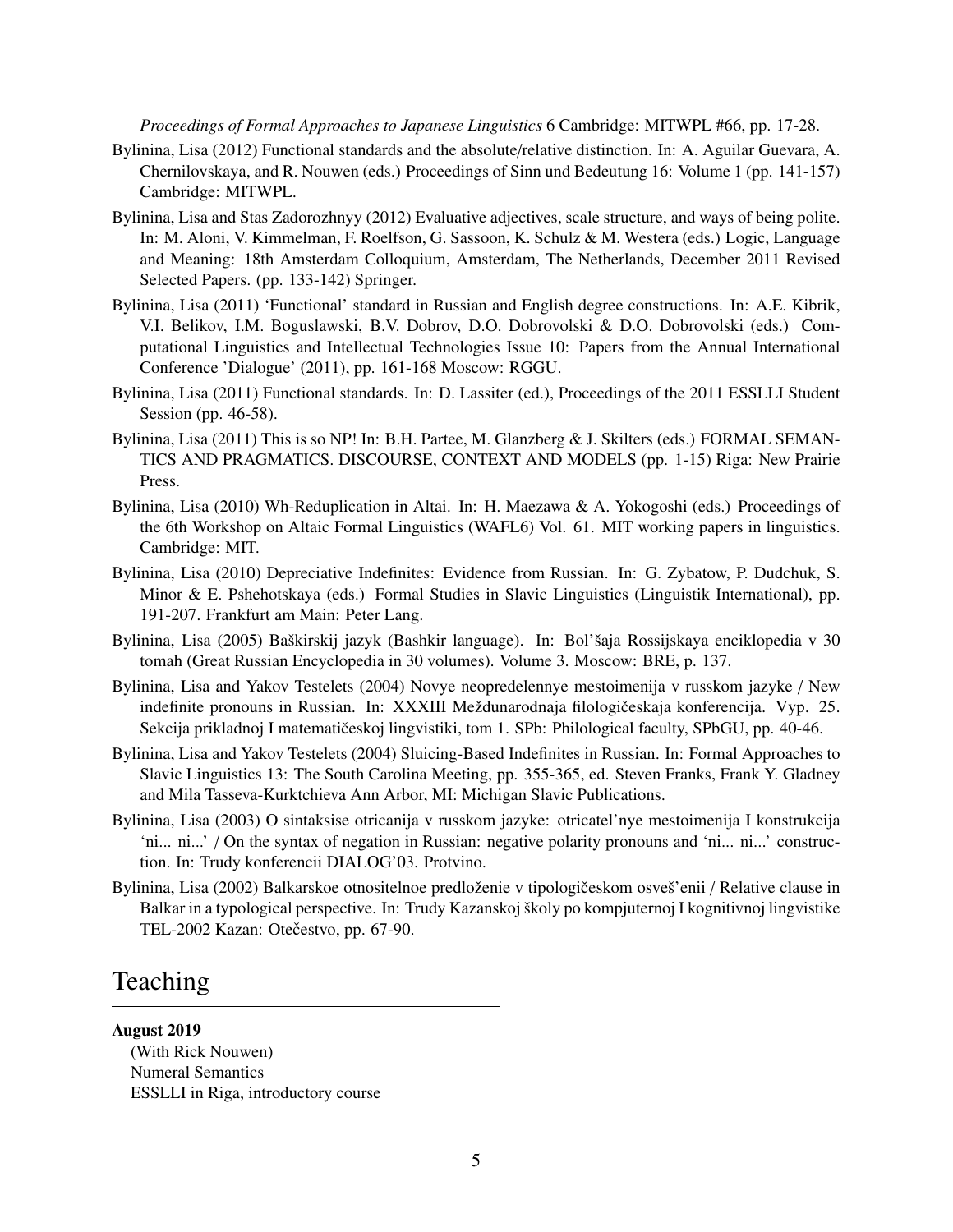### Autumn 2018

Semantics I BA course at Leiden University

### Autumn 2017

Semantics I BA course at Leiden University

### August 2015

(With Yasutada Sudo) The Semantics of Perspective-Sensitivity ESSLLI 2015 in Barcelona, advanced course

### Autumn 2014

(With Lena Karvovskaya) Semantics I BA course at Leiden University

### 2005

(With Igor Yanovich) The Semantics of Possible and Impossible Worlds Theoretical and Applied Linguistics Department, Moscow State University

## Presentations (P – peer-reviewed; I – upon invitation)

- I TBA. Bar-Ilan University linguistics colloquium. Planned for July 2022.
- I Guest lecture for Models for Language Processing, BSc Artificial intelligence (advanced course), Utrecht University. June 2022.
- I Polarity-sensitivity in large language models. Computational Linguistics Seminar. Institute for Logic, Language and Computation, University of Amsterdam. June 2022.
- P (with Alexey Tikhonov) Transformers in the loop: Polarity in neural models of language. ACL 2022 main conference. May 2022.
- P (with Alexey Tikhonov) Polarity-sensitivity in multilingual pre-trained neural language models. 'Jabberwocky Words in Linguistics' workshop. UniBuc & UMass Amherst. February 2022.
- I Polarity in multilingual language models. ILFC Seminar: Interactions between formal and computational linguistics. GDR LIFT, CNRS (online). December 2021.
- I Artificial language learning for pre-trained language models. Skolkovo Institute of Science and Technology NLP group seminar. Moscow, October 2021.
- P (with Alexey Tikhonov and Ekaterina Garmash) Artificial Language Learning for Pre-Trained Language Models: Degree Modification and Polarity. 'Computational and Experimental Explanations in Semantics and Pragmatics' workshop @ ESSLLI 2021. Utrecht University. August 2021.
- I Language technology for book recommendations. Language technology night. University of Trento. May 2021.
- I Artificial language learning for pre-trained language models? On the relation between degree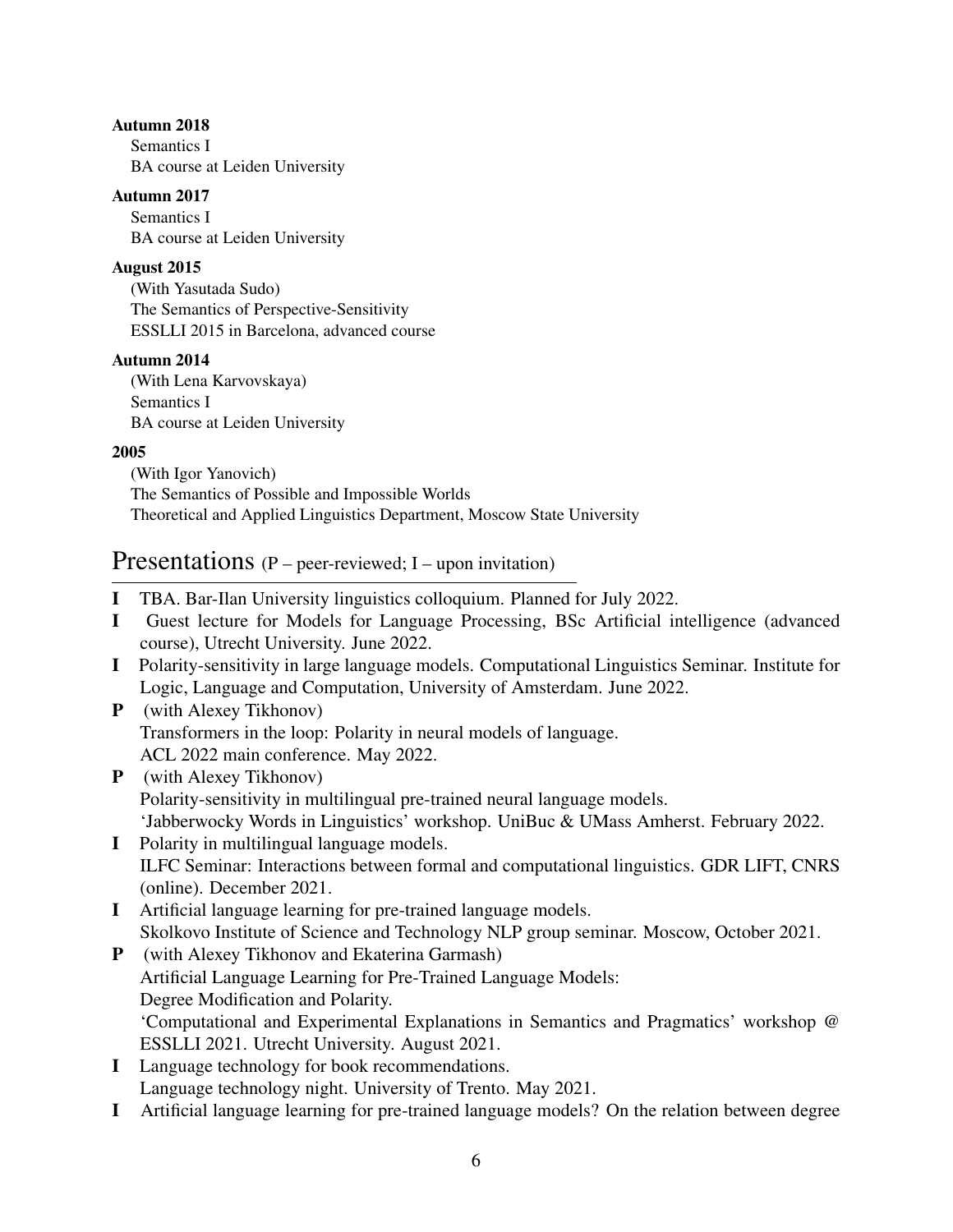modification and polarity sensitivity. (Response to Stephanie Solt's position talk) Workshop 'Scales, degrees and implicature: Novel synergies between Semantics and Pragmatics'. University of Potsdam. May 2021.

- I Existence and Plurality. Keynote at Sinn und Bedeutung 2020, Queen Mary / UCL. September 2020.
- P (With Natalia Ivlieva and Alexander Podobryaev) Balkar particle 'da' and domain maximality. Sinn und Bedeutung 2020, Queen Mary / UCL. September 2020.
- I Numeral Semantics: Quantification, Maximization and Polarity. LaGraM seminar, L'UMR 7023 (SFL), CNRS Pouchet, Paris. November 25 2019.
- I Numeral Semantics: Quantification, Maximization and Polarity. Colloquium, Center for Advanced Study in Theoretical Linguistics at the University of Tromsø. October 10 2019.
- I Linguistic Typological Databases: Numerals. 'Numerals in grammar and beyond' workshop, LUCL, Leiden University. October 8 2019.
- P (With Stavroula Alexandropoulou and Rick Nouwen) Is there *any* licensing in non-DE contexts? An experimental study. Sinn und Bedeutung 2019, Osnabrück University. September 2019.
- P (With Stavroula Alexandropoulou and Rick Nouwen) Weak NPIs in non-downward entailing contexts: reasoning about context? (poster) XPRAG 2019, University of Edinburgh. June 2019.
- I What cross-linguistic observations in derivational morphology can tell us about the semantics of cardinals (if anything).

Numerals: A Small Workshop, LUCL, Leiden University. June 2019.

- I Numerals and polarity. 'The Meaning of Numerals' workshop, ZAS, Berlin. March 2019.
- I Typology of Numerals and The Number Line. 'Typology of Morphosyntactic Parameters' conference, Moscow State University. October 2018.
- P (With Alexander Podobryaev) Number-neutrality and the structure of DPs in Buriat (poster presentation) WAFL 14, MIT, Cambridge MA. October 20 2018.
- P Typology of Numeral Recitation. 'Quantity in Language and Thought' workshop, ESSLLI 2018, Sofia, Bulgaria. August 17 2018.
- I (With Alexander Podobryaev) Plurality in Buriat and structurally constrained alternatives. Dialing seminar, Ghent University. April 26 2018.
- P (With Alexander Podobryaev) Plurality in Buriat and structurally constrained alternatives. 21st Amsterdam Colloquium, ILLC/Department of Philosophy, University of Amsterdam. December 21 2017.
- P (With Dominique Blok and Rick Nouwen) A degree quantifier analysis of split scope readings with negative 'indefinites'. 21st Amsterdam Colloquium. ILLC/Department of Philosophy, University of Amsterdam. De-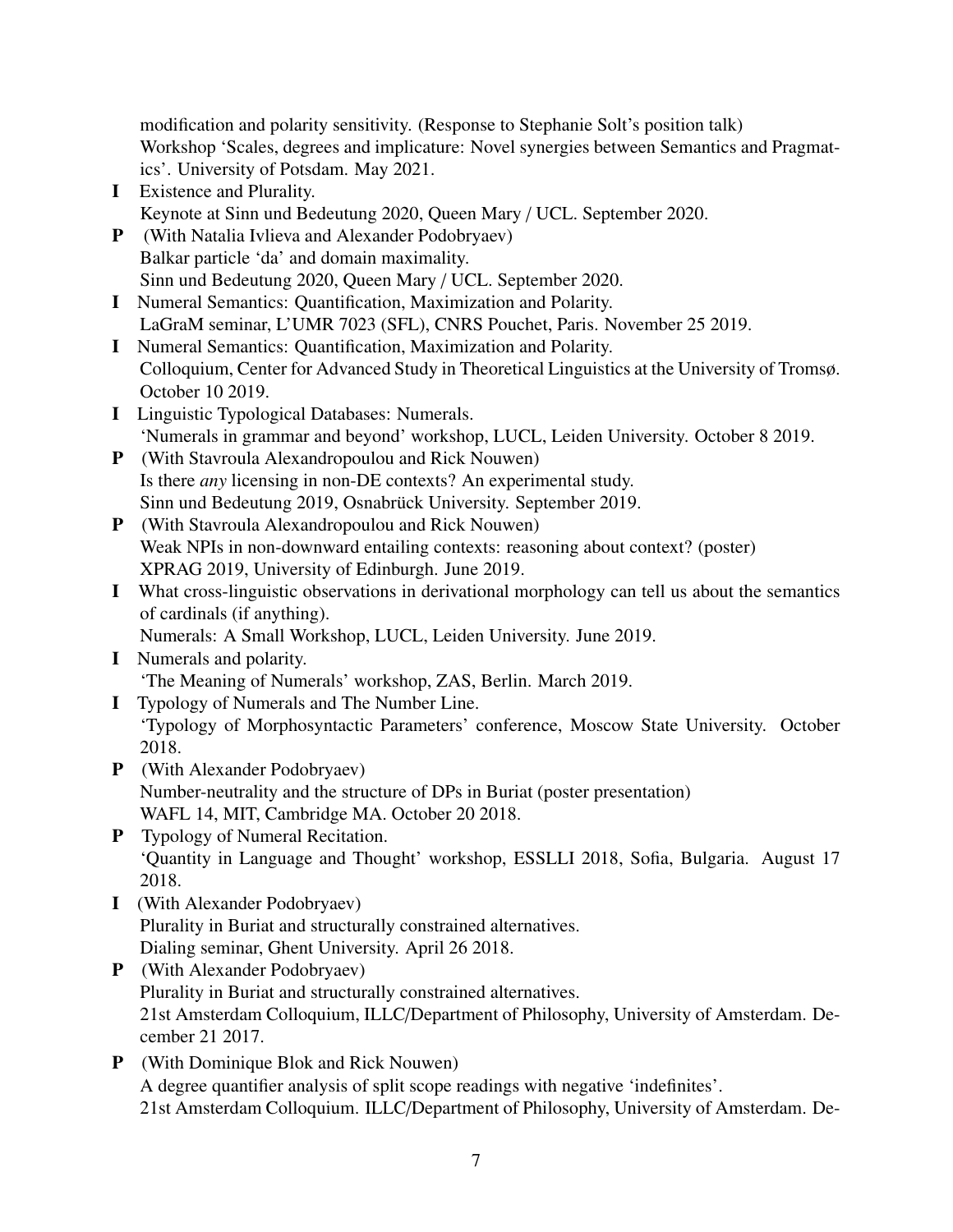cember 20 2017.

- I 'Zero'. Institut Jean Nicod, ENS. December 6 2017.
- I On the Linguistic Landscape of Subjectivity. Subjective Language Workshop, ZAS, Berlin. November 14 2017.
- I On typology of subjective adjectives. The Lexicon of Subjectivity Workshop, University of the Basque Country. June 13 2017.
- P (With Rick Nouwen) The semantics of 'zero'. Semantics and Linguistic Theory 27, University of Maryland. May 24 2017.
- I Who is the judge? The Third Varieties of Normativity Workshop. Department of Philosophy, Uppsala University. April 24-25 2017.
- I (With Dominique Blok and Rick Nouwen) Splitting Germanic n-words. Leiden-Utrecht Semantics Happenings, Utrecht University. April 13 2017.
- I (With Rick Nouwen) On 'zero'. DIP colloquium, ILLC, University of Amsterdam. April 6 2017.
- I (With Sjef Barbiers and Ruby Sleeman) Typology of Numerals and The Number Line. Grammar and Cognition Research Group Meeting, ACLC, University of Amsterdam. November 18 2016.
- P (With Heidi Klockmann and Jakub Dotlačil) Adjectival Modification of Numerals. 'Logic in Language and in Conversation' workshop, Utrecht University. September 19 2016.
- P (With Annebeth Buis) Building an automated pipeline for typological research: a case study. Dialogue Conference, RSUH, Moscow. June 1-4 2016.
- I Perspective-sensitivity as a type of context-sensitivity. 'Restriction and Obviation in Scalar Expressions' project seminar, UiL OTS, Utrecht. April 7 2016.
- P (With Ellen van Drie)

Typological rarities in the domain of numeral derivation. 11th International Symposium of Cognition, Logic and Communication. Number: Cognitive, Semantic and Crosslinguistic Approaches, University of Latvia, Riga. December 10-11 2015.

- P (With Natalia Ivlieva, Alexander Podobryaev, and Yasutada Sudo) A non-superlative semantics for ordinals. 48th Annual Meeting of the Societas Linguistica Europaea, Leiden University Centre for Linguistics (LUCL), Leiden. September 2-5 2015.
- P (With Elin McCready and Yasutada Sudo) Perspective-Sensitive Anaphora: The Case of Japanese 'Zibun'.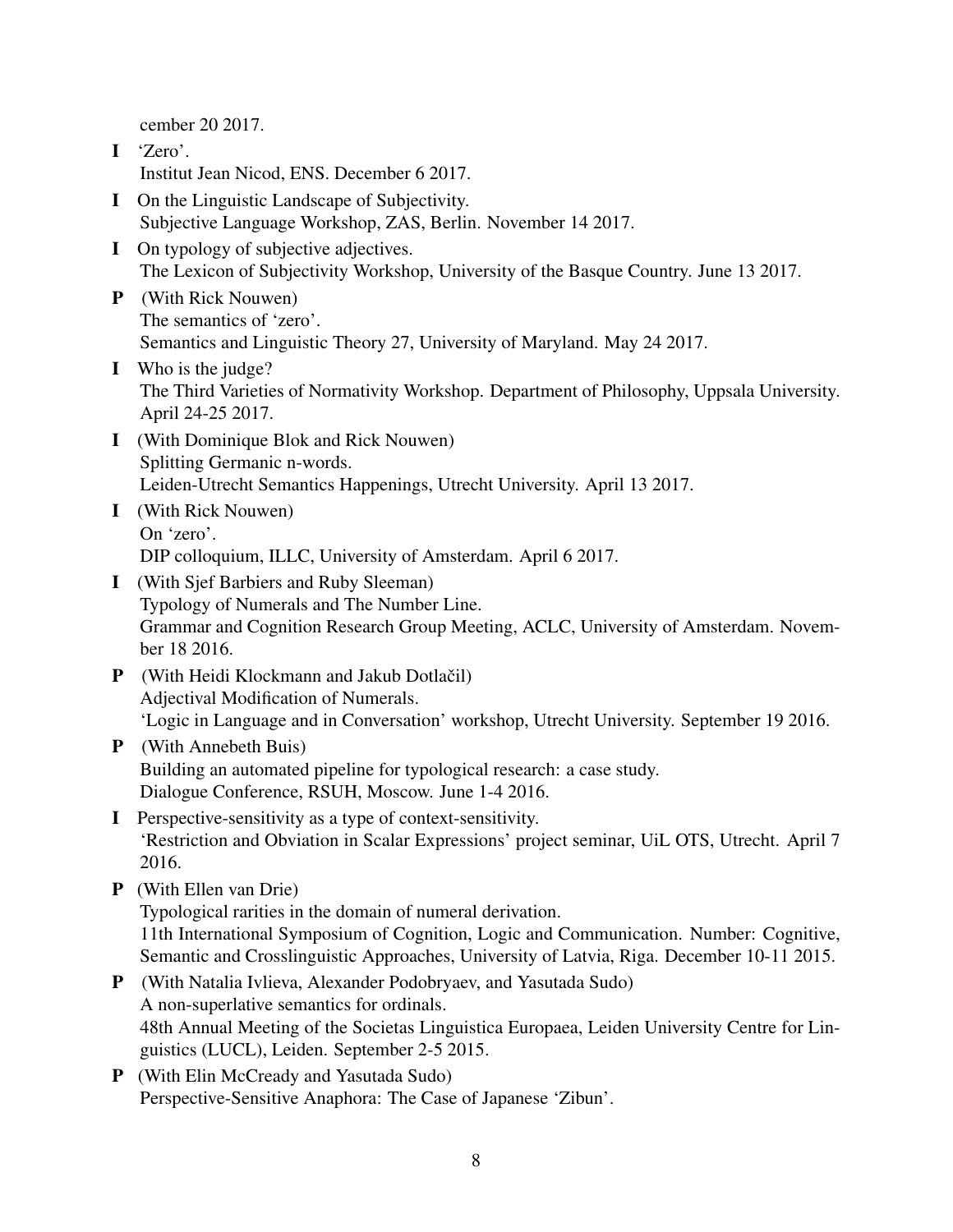Semantics and Philosophy in Europe 8, University of Cambridge. September 16-19 2015.

- P (With Elin McCready and Yasutada Sudo) Perspective-Sensitive Anaphora: The Case of Japanese 'Zibun' . Pronouns: Syntax, Semantics, Processing: A mini-conference and summer school, HSE, Moscow. June 18 2015.
- P (With Elin McCready and Yasutada Sudo) The landscape of perspective-shifting. Pronouns in Embedded Contexts and the Syntax-Semantics Interface, University of Tuebingen. November 9 2014.
- P (With Natalia Ivlieva, Alexander Podobryaev and Yasutada Sudo) A non-superlative semantics for ordinals and the syntax of comparison classes (poster) NELS45, MIT. November 1 2014.
- I Subjectivity, experience, and talking about personal taste. Semantics Seminar, Keio University, Tokyo. April 25 2014.
- I The 'Language and Number' project Amsterdam/Leiden. Meeting of 'Les dénuméraux à travers les langues' project, Université Paris Diderot-Paris 7. March 17 2014.
- I Purpose-relativity in the positive degree construction. Syntax Seminar, University of Groningen. November 8 2013.
- P Distributivity and definiteness in comparison classes (poster) Sinn und Bedeutung 18 in the Basque Country. September 11-13 2013.
- P The judge argument (poster) ICL 19 (Congrès International des Linguistes), Geneva. July 22-27 2013.
- I Purpose-relativity in degree constructions. Leiden-Utrecht Semantic Happenings (LUSH), Utrecht Institute of Linguistics. June 27 2013.
- I Semantics of subjectivity: 'Tasty', 'fun' and beyond. Semantics Tea, UCLA. May 8 2013.
- P Degree infinitival clauses (poster) Semantics and Linguistic Theory 23, UCSC. May 3-5 2013.
- I Degree infinitival clauses. Syntax+ seminar, UCS. May 1 2013.
- I Sources of subjectivity and the judge argument. Workshop 'The ontology of the mind and the semantics of nominalizations', IHPST, Paris. February 23 2013.
- I Judge-dependence, experience and gradability. Seminar 'Structures Formelles du Langage – UMR 7023', Universite Paris VIII. November 5 ´ 2012.
- P Judge-dependence in degree constructions (poster) NELS 43, CUNY. October 20 2012.
- P Judge-dependence in degree constructions. IATL 28, Tel-Aviv University. October 16 2012.
- P Judge-dependence in degree constructions: Evidence from Japanese evidentiality.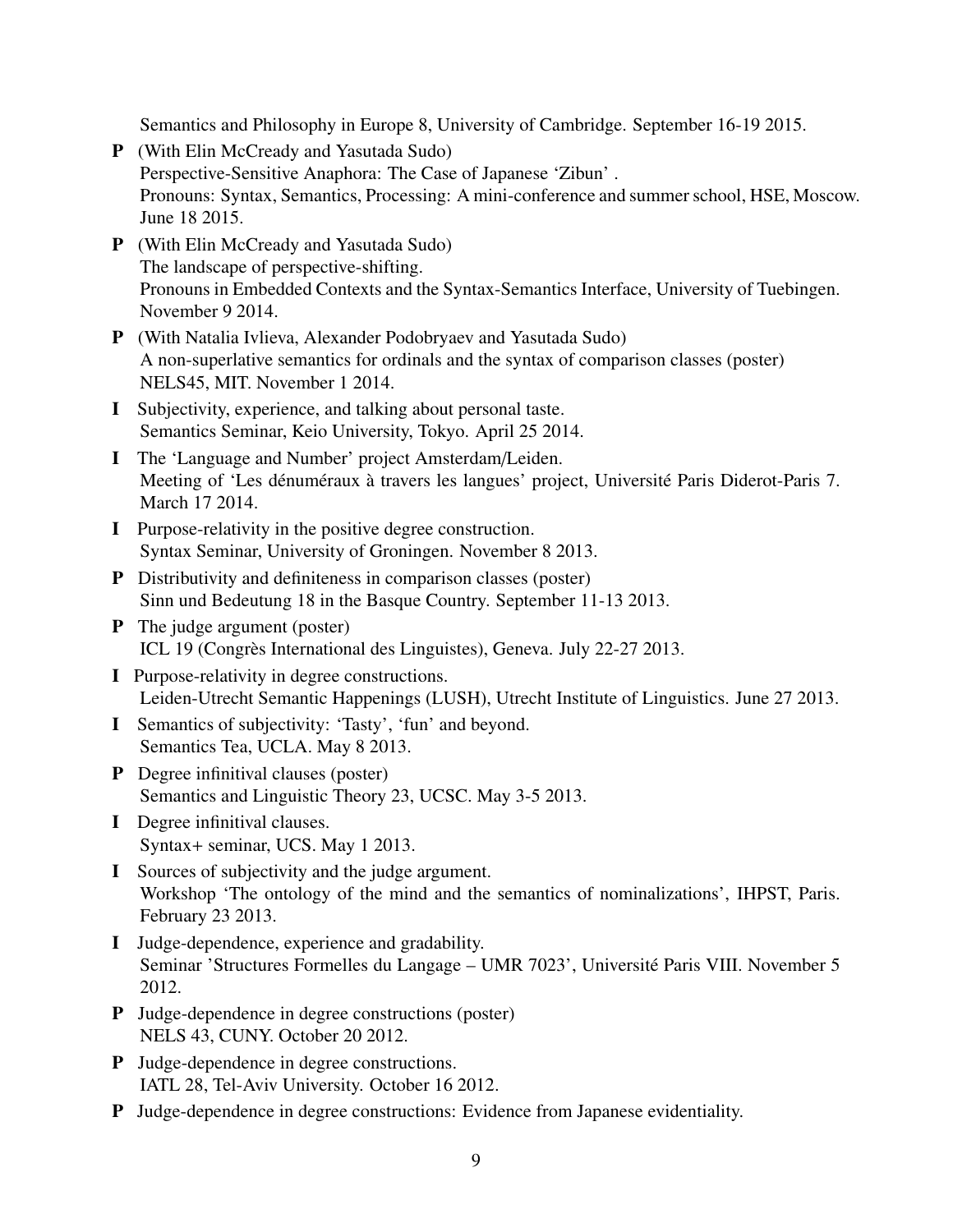Formal Approaches to Japanese Linguistics 6, ZAS Berlin. September 26 2012.

- I Judge-dependence across degree constructions. Guest talk at Galit Sassoon's semantics class, Hebrew University of Jerusalem. April 11 2012.
- I Low degrees and comparative morphology. University of Chicago Linguistics Department, Chicago. November 21 2011.
- I Low degrees, comparatives, and how they are related. Logical Form Reading Group, MIT. November 4 2011.
- P Functional standards and the relative/absolute distinction. Sinn und Bedeutung 16, Utrecht. September 6 2011.
- P Functional standards. ESSLLI Student Session, Ljubljana. August 8 2011.
- P Functional standards in Russian and English. FASL20, MIT, Cambridge. May 13 2011.
- P (With Sergei Tatevosov) A degree analysis of incrementality revisited. 'Scalarity in Verb-Based Constructions' workshop, Dusseldorf. April 7 2011. ¨
- P Incremental theme composition in degree semantics. Taalkunde in Nederland-dag, Utrecht. February 5 2011.
- P It's so NP! 6th International Symposium of Cognition, Logic and Communication, Riga. November 19 2010.
- I Guest talk on Russian qualitative indefinites. Given at Barbara Partee's seminar in Moscow, Moscow State University. April 24 2009.
- P Depreciative Indefinites: Evidence from Russian. Formal Descriptions of Slavic Languages 7,5, Moscow. December 6 2008.

## Supervision 2015–2020

Maike Zijlstra, Leiden University – Research assistantship supervision Merel Koning, Leiden University – Research assistantship supervision Meng Zhang, Leiden University – Research assistantship supervision Fieneke Jochemsen, Utrecht University – Internship supervision Stavros Samiotis, University of Ioannina, Greece – Internship supervision Ellen van Drie, Utrecht University – Internship supervision, BA thesis supervision Daniel Forster, University of Amsterdam – Internship supervision Kees van Doorn – Internship supervision Sophie Ruthven – Internship supervision Annebeth Buis, University of Amsterdam – Internship supervision Ilaria E. Colombo, University of Amsterdam – Internship supervision Ruby Sleeman, Leiden University – Internship / Research assistantship supervision Ginger Haasbroek, Leiden University – Internship supervision Robyn Berghoff, Utrecht University – Internship supervision, MA thesis supervision Imke Kruitwagen, Utrecht University – Internship supervision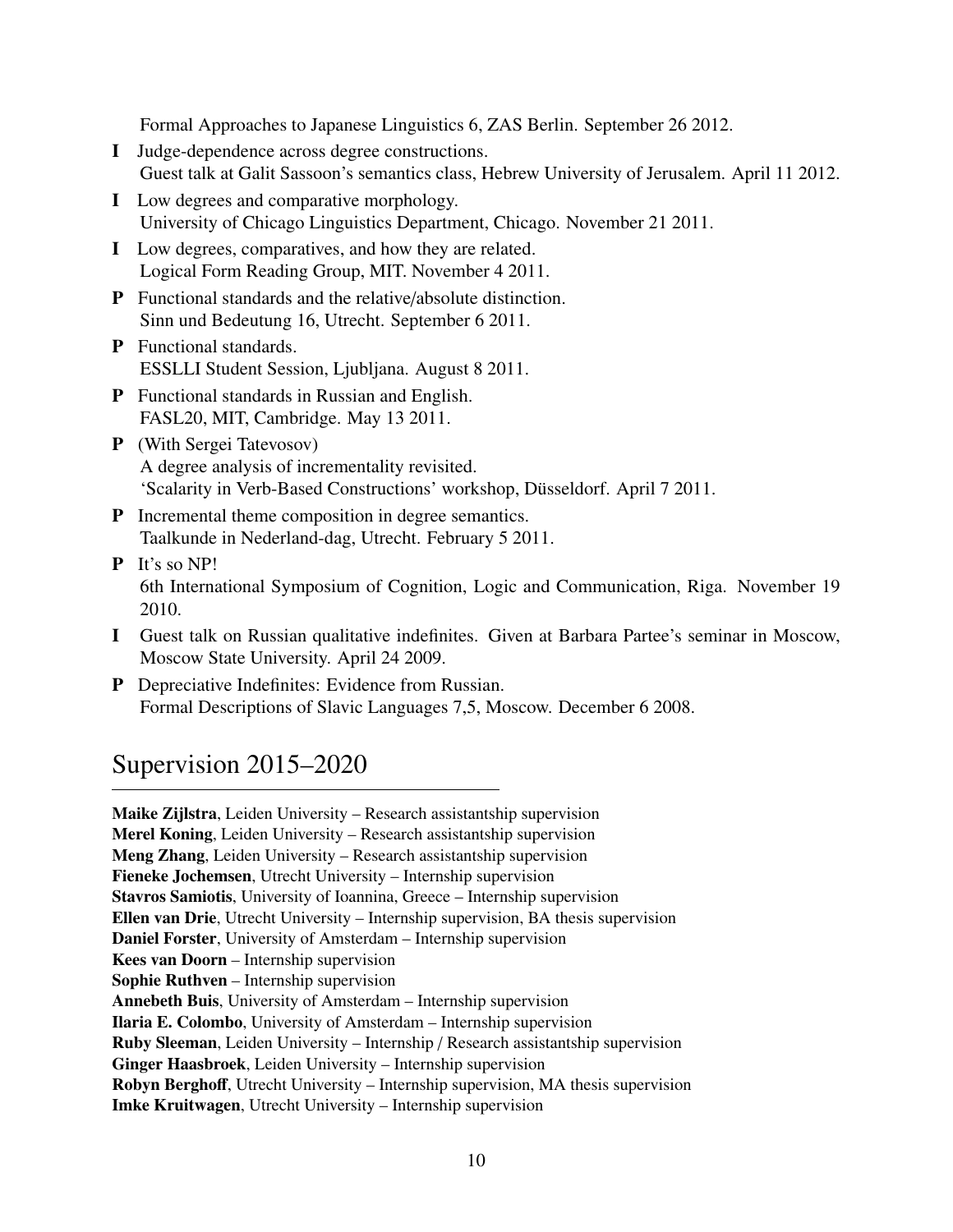Sofia Popova, University of Amsterdam – Internship supervision

## Reviewing

- Journals: Semantics and Pragmatics (member of the editorial board); Journal of Semantics; Language; Natural Language Semantics; Natural Language and Linguistic Theory; Glossa; Synthese; Journal of Logic, Language and Information; Australasian Journal of Philosophy; Journal of Slavic Linguistics; Linguistics in the Netherlands; Snippets; Lingua (before 2018).
- Conferences: BlackboxNLP@EMNLP; Semantics and Linguistic Theory; Sinn und Bedeutung; Amsterdam Colloquium; Experiments in Linguistic Meaning (ELM); NELS; XPRAG; GLOW; Con-SOLE; ESSLLI Student Session; various ESSLLI workshops.

## Organizing Experience

#### Numerals in grammar and beyond

(Closing workshop for my VENI project 'Number Words') October 2019

#### Numerals: A Small Workshop

https://www.universiteitleiden.nl/en/events/2019/06/numerals-a-small-workshop LUCL, Leiden University June 2019

#### 'Leiden-Utrecht Semantics Happenings' talk series

(Leiden local co-organizer since November 2016)

#### Reading Group on Numerals

(January – November 2016) The Meertens Institute

### Annual Formal Semantics in Moscow workshop

(Spring 2005 – Spring 2006) With Peter Arkadiev, Igor Yanovich and Anna Pazelskaya. Took part in organizing FSIM1 and FSIM2

### Formal Semantics Reading Group

(Spring 2004 – Spring 2005) With Igor Yanovich and several other students Theoretical and Applied Linguistics Department, Moscow State University

## Fieldwork

#### Summer 2019

Balkar, Kabardino-Balkarija. Plurality and quantification.

Chuvash, Republic of Chuvashia, Russia. Numerals and quantification.

#### Summer 2017

Buriat, Republic of Buriatia, Russia. Plurality.